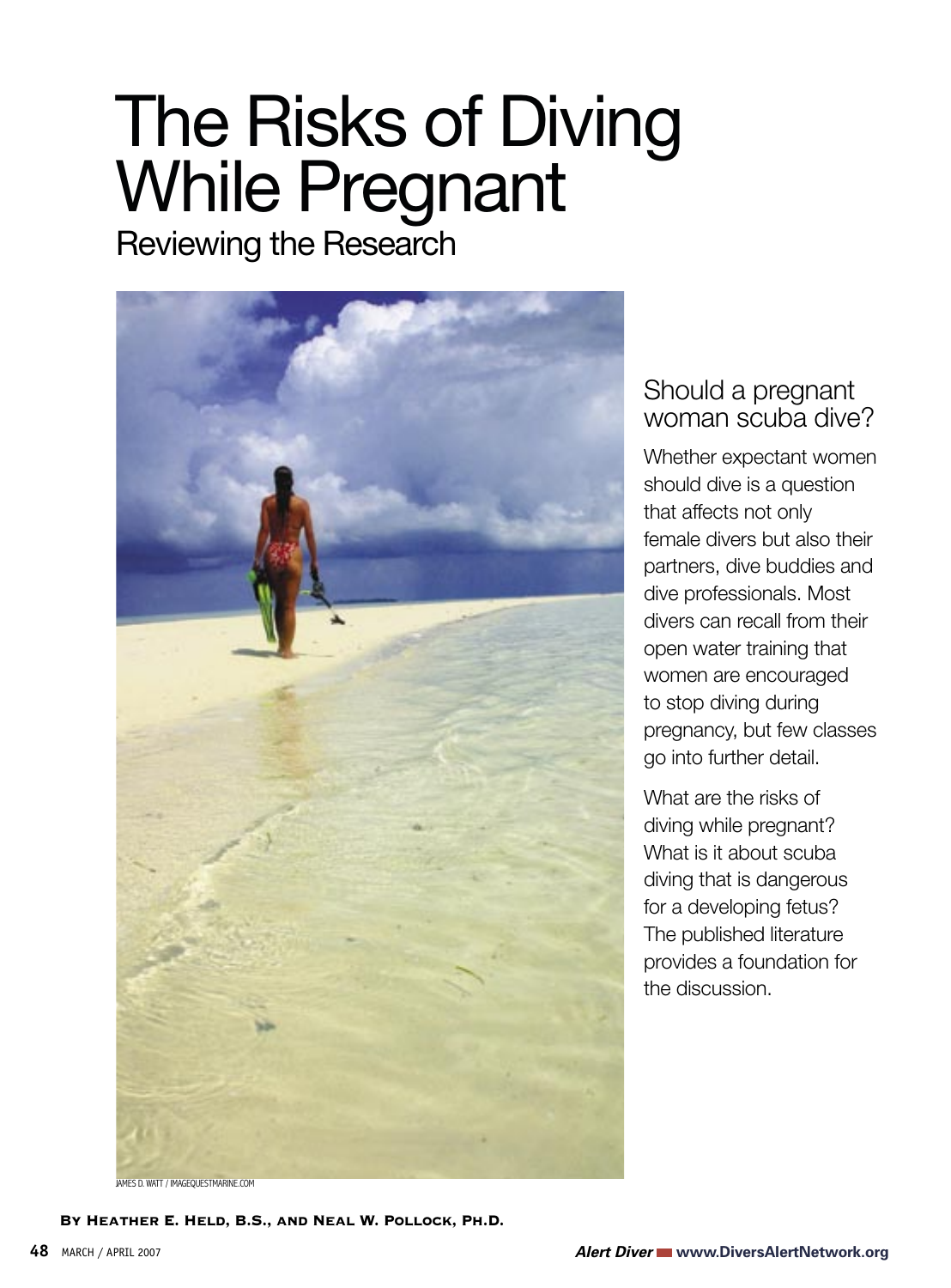As with all research, there are limitations on how much the available studies can tell us. For ethical reasons, experiments with pregnant women are very limited. Most studies conducted with humans are surveys, and surveys have weaknesses, most importantly that they are not as easily controlled as laboratory research and that they can easily be biased.

A survey of female divers who had recently given birth included 69 women who had not dived during their pregnancies and 109 women who had. The nondiving women reported no birth defects, while the diving women reported an incidence of 5.5 percent.7 To provide perspective, the survey author stated that the latter rate was within the normal range for the national population. The small sample size and the likelihood of selection bias in those responding to the survey make the results even more difficult to interpret.

While surveys can establish correlations, they cannot confirm causal relationships. In this case, they cannot confirm that diving caused a defect. To obtain such data, scientists rely on more highly controlled animal studies.

#### **'Diving' in chambers**

Hyperbaric chambers, which can simulate the increased pressure of diving, have been used to test different species of animals. Those results must then be translated to the human experience.

Many complex processes occur during pregnancy, and insults (disruptions of normal events) can lead to varied complications. Most diving-related studies have addressed the first and third trimesters of pregnancy. First trimester research has concentrated on the teratogenic, or birth-defect-causing, effects of hyperbaric oxygen (HBO). Third trimester research

| <b>Breathing Gas</b>      | PO <sub>2</sub> Limit |       |               |       |
|---------------------------|-----------------------|-------|---------------|-------|
|                           | <b>1.4 ATA Depth</b>  |       | 1.6 ATA Depth |       |
|                           | (fsw)                 | (msw) | (fsw)         | (msw) |
| 100% O <sub>2</sub>       | 13                    |       | 20            | 6     |
| 36% Nitrox                | 95                    | 29    | 114           | 35    |
| 32% Nitrox                | 111                   | 34    | 132           | 40    |
| Air (21% O <sub>2</sub> ) | 187                   | 57    | 218           | 66    |

TABLE 1. Depth at oxygen partial pressure limits for humans.

has examined the effects of decompression sickness (DCS) on the fetus and how diving and the fetal circulatory system interact.

A range of developmental abnormalities have been associated with hyperbaric exposure. These include low birth weights among the offspring of diving mothers<sup>14,15,26</sup>; fetal abortion<sup>28</sup>; bubbles in the amniotic fluid<sup>13,25</sup>; premature delivery<sup>14</sup>; abnormal skull development<sup>11,15,16</sup>; malformed limbs<sup>11,15,16</sup>; abnormal development of the heart<sup>16,20</sup>; changes in the fetal circulation<sup>2</sup>; limb weakness associated with decompression sickness<sup>21</sup>; and blindness<sup>14</sup>.

We expose ourselves to hyperbaric oxygen – that is, oxygen concentrated by pressure – during almost all dives. A safe limit for the partial pressure of oxygen  $(PO<sub>2</sub>)$  is frequently accepted as 1.4 to 1.6 atmospheres of absolute pressure (ATA)19. Table 1 shows the depth (in fsw and msw) where these PO2 levels are achieved with different breathing gas mixtures.

Rodents, which have large litters and relatively short gestational periods<sup>12</sup>, have been used to study the effects of HBO on developing fetuses. Female hamsters experiencing untreated DCS had offspring with severe limb and skull abnormalities.15,16 Pregnant hamsters experiencing HBO-treated decompression sickness also bore offspring with defects, though with less frequency than

the untreated group<sup>15</sup>. Neither study reported noticeable differences in anatomical development between offspring from the nondiving control group and the group that dived without developing signs of DCS<sup>15,16</sup>.

Fetal rat hearts have proven sensitive to multihour HBO exposure (3.0 ATA for eight hours), albeit of a magnitude in excess of what humans could tolerate. In almost half the cases, the septum, which divides the right and left sides of the heart, failed to form properly<sup>20</sup>. Major blood vessels were positioned incorrectly just as often, compromising normal circulatory patterns<sup>20</sup>.

Another study of HBO-exposed rats found no significant differences between offspring from mothers that had dived and offspring from mothers that had not dived<sup>6</sup>. The  $PO_2$  in this study (1.3) ATA for 70 minutes) was significantly less than that used in the previous study. The treatment difference may explain the dissimilar results.

Table 2 shows a summary of the timeline for human fetal development. It appears that hyperbaric exposure can alter the signals fetal tissues rely on to correctly orchestrate developmental processes. The nature of the abnormality is influenced by the timing of the insult. It is important to note, however, that exposure will not affect development in all instances.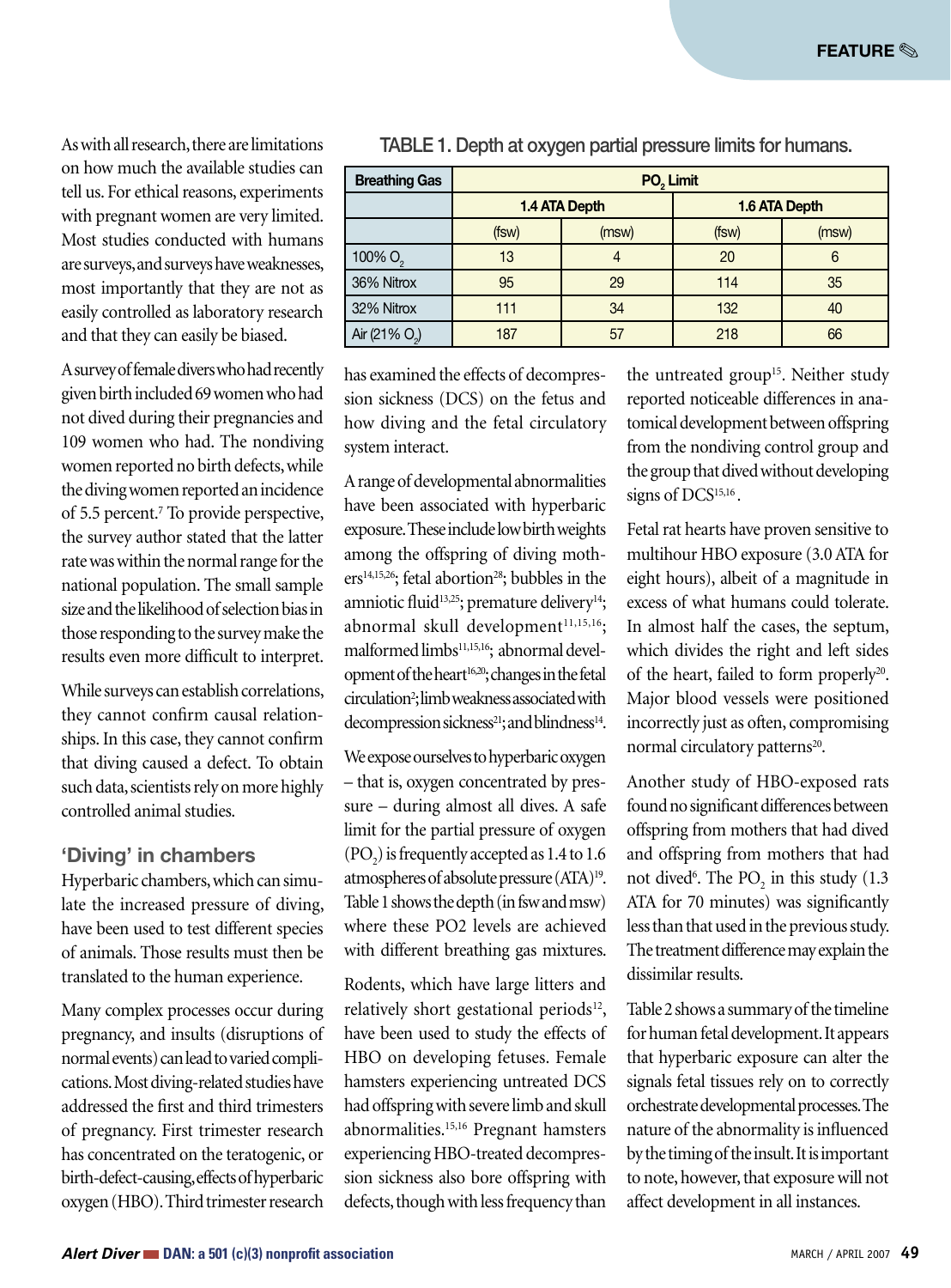Table 2. Fetal development during pregnancy (modified from WebMD21 and The March of Dimes16 websites)

| <b>Time Period</b> |                        | <b>Fetal Development</b>                                                                                                                                               |  |
|--------------------|------------------------|------------------------------------------------------------------------------------------------------------------------------------------------------------------------|--|
|                    | 1st Month              | Limb buds (arms and legs), heart, lungs, neural tube (spinal<br>cord and brain), placenta, jaw, throat, blood cells form; heart<br>starts beating by day <sup>22</sup> |  |
| 1st Trimester      | 2nd Month              | Ears, arms, legs, eyelids, fingers and toes grow; bone begins<br>to replace cartilage; major organ systems are formed but<br>still developing                          |  |
|                    | 3rd Month              | Fingernails, toenails, buds in mouth (future teeth), hair, ears,<br>reproductive organs grow; circulatory and urinary systems<br>begin to function                     |  |
|                    | 4th Month              | Eyelids, eyebrows, eyelashes form; nervous system starts<br>to function                                                                                                |  |
| 2nd Trimester      | 5th Month              | Fingerprints and toe prints formed; muscles develop; period<br>of rapid growth                                                                                         |  |
|                    | 6th Month              | Eyelids part and eyes open                                                                                                                                             |  |
|                    | 7th Month<br>8th Month | Fat deposition; fetus responds to light, sound, and pain                                                                                                               |  |
| 3rd Trimester      | 9th Month              | Fat deposition; rapid brain growth; lungs still maturing<br>Lungs mature, reflexes become coordinated                                                                  |  |

### **Decompression stress**

The relative risk of decompression stress on mother and fetus is another question for consideration. Given sufficient decompression stress, blood returning to the heart from the body may contain venous gas emboli (VGE or bubbles)<sup>23</sup>. Sheep have been studied frequently because of the similarity between sheep- and human placentae. Fetal sheep whose mothers underwent decompression dives (following U.S. Navy dive tables) sometimes formed bubbles even when the mothers showed no signs of DCS<sup>13,21</sup>.

When the ewes did develop signs of DCS, the fetuses demonstrated even more dramatic evidence of affliction. Researchers reported being able to tell that a fetus had bubbles by detecting early cardiac arrhythmias<sup>21</sup>. For the fetus, these abnormal heartbeats could be lifethreatening. The offspring of some sheep that were dived late in pregnancy showed limb weakness and spinal defects associated with DCS, even when the mother had remained symptom-free<sup>21</sup>.

Scientists have long known that so-called 'silent bubbles' – those not associated with

symptoms – can develop after diving (note: Dr. Albert Behnke, a pioneer in modern diving medicine and physiology research, is credited for coining this term<sup>4</sup>). Fully functional lungs are extremely effective in filtering bubbles from the circulation. In the fetus, however, most blood bypasses the lungs (via the foramen ovale and ductus arteriosus shunts), and gas exchange occurs through the placenta. Thus, pulmonary filtration of bubbles does not occur within the fetus. This may increase the risk of arterial gas embolism (AGE), with potentially devastating consequences.

Fetal circulation requires further consideration. During a series of dives that exposed ewes to 100 percent oxygen at 3.0 ATA for approximately 50 minutes, researchers noticed that the circulatory shunts began to close while at depth. Flow through the foramen ovale dropped by 50 percent, and the ductus arteriosus flow fell to zero or even reversed direction<sup>2</sup>.

Once the dives were completed, the circulation reverted to its usual form, and the researchers did not notice any negative effects from the temporary change. Whether the fetus suffered consequences that were not obvious to the researchers was unclear.

The animal study data can be compared with human experience. Premature closure of the ductus arteriosus during human pregnancy has been associated with congestive heart failure<sup>1,3,18</sup> and neonatal death3,5,18. Such closure can unintentionally be induced by prolonged use of indomethacin, a drug commonly used to halt premature labor<sup>9</sup>. Whether scuba diving could induce problematic closure is uncertain, but the possibility should be considered.

# **Practical considerations**

In addition to possible risk to the fetus, changes in a woman's body during pregnancy might make diving more problematic. Swelling of the mucous membranes in the sinuses could make ear clearing difficult<sup>8,10</sup>, and nausea may increase discomfort<sup>10,27</sup>.

The physical aspects must also be appreciated. A woman's growing abdomen could pose a problem in fitting suits, buoyancy compensation devices, weight belts and other equipment. In addition to the hazards inherent in poorly fitted gear, diving simply may not be enjoyable.

## **Decisions**

Sifting through the published literature reveals why there is debate over the topic. Data are limited and, in many cases, apparently inconsistent. While this makes drawing conclusions more difficult, it should not be surprising.

Science is very rarely as clear-cut as might be desired. It is difficult to design an ethical experiment that tests only the variable of interest and controls for all others. It is the researcher's job to design the best experiments possible, and it is the individual's or advocate's responsibility